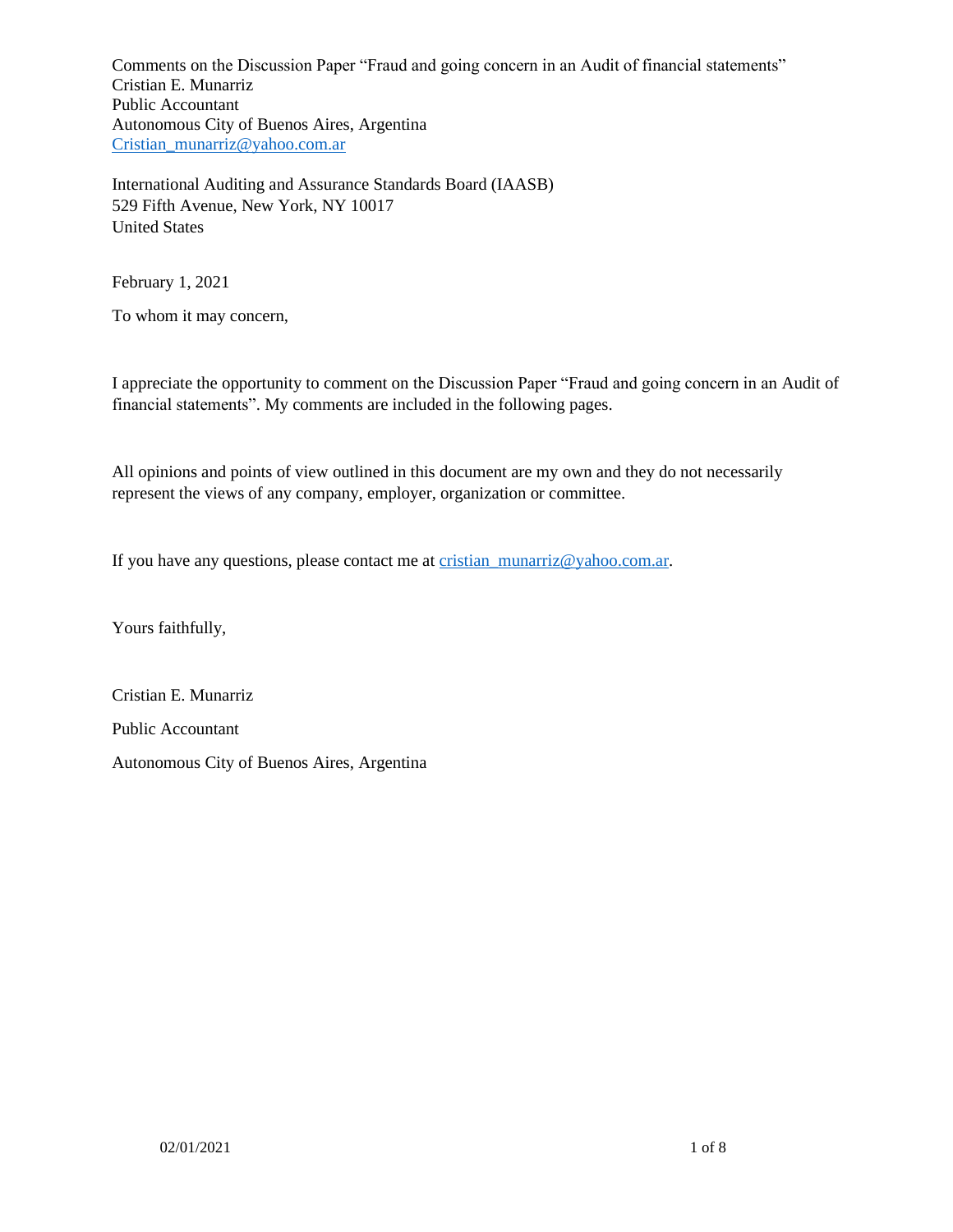## 1. In regard to the expectation gap (see Section I)

(a) What do you think is the main cause of the expectation gap relating to fraud and going concern in an audit of financial statements?

Following the ACCA´s component classification of "expectation gap", I think that the 2 major components are knowledge gap and performance gap, while evolution gap has some impact in fraud but a relatively smaller impact in going concern.

Regarding knowledge gap for fraud, I think there is a general misunderstanding of the general public (and also in many accountants) about the difference between an audit of financial statements and a fraud examination. Although there are some points in common between both services, their nature and objectives are substantially different. Many differences can be found in this article:<https://www.cpajournal.com/2018/03/05/audit-vs-fraud-examination/> Many users (and also many accountants) think that just because a fraud was eventually discovered and the audit did not find it, then the auditor was necessarily negligent or incompetent. A common criticism is that most of the frauds are discovered through whistleblowing and only 4% is discovered by auditors, but it does not necessarily mean that the audit was incorrectly done or the audit service itself is useless, because it is logical to expect that fraud is reported earlier by people with direct knowledge of it (also auditors are only focused in material fraud affecting the financial statements but not all kind of fraud) and the fraud deterrence impact of an audit is ignored (i.e. without audits, it would be easier for management to fraudulently misstate the financial statements). Most people also ignore the fact that many frauds cannot be detected even after a long investigation by authorities, so it is not reasonable to conclude that the auditor was incompetent because it did not find that fraud.

Regarding knowledge gap for going concern, I think many people have the idea that auditors are able to guarantee the ability of an entity to continue as a going concern but fail to understand that auditors cannot predict the future. This is further enhanced by the increasingly volatile economic environment (especially in some jurisdictions).

Regarding performance gap for fraud, I think there is limited knowledge and/or ability to apply the knowledge about fraud schemes and the relation between the fraud schemes and risks and relevant internal controls and audit procedures that address them, and there are also difficulties in identifying which fraud schemes may be related to specific red flags. This is further enhanced by the lack of guidance in auditing standards about those issues. The different "culture" in different jurisdictions may also create some challenges (i.e. countries where some practices are considered to be illegal or fraudulent, whereas in others is legal or "accepted"), especially regarding corruption (although corruption is not currently included in ISA 240 but in ISA 250).

Regarding performance gap for going concern, I think there is some lack of understanding and/or difficulty to apply the ISA 570 requirements in practice, especially regarding the required work to evaluate the feasibility of management plans, the work to be done regarding assumptions for cash flow projections (and if ISA 540 also applies) and how to evaluate if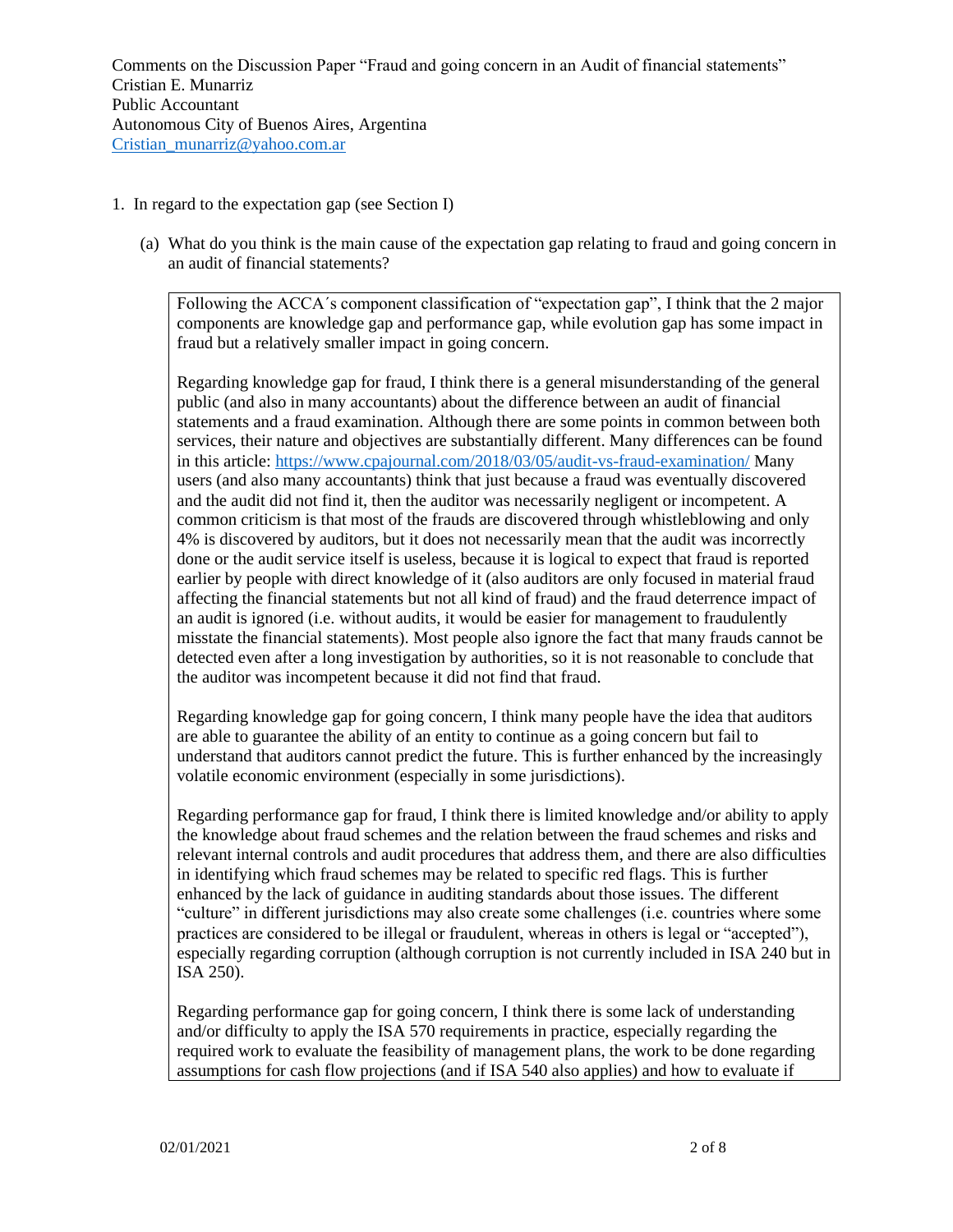there is "material uncertainty" or just a "close call". The lack of guidance in accounting standards (including IFRS) about the required disclosures also generates some issues.

Regarding evolution gap for fraud, I think there is a general expectation (probably overly optimistic) that new technologies will help to find fraud (which fails to note the limitations of those technologies and ignores the new fraud risks associated with some technologies).

Regarding evolution gap for going concern, I do not see other issue than the expectation of more explicit auditor statements about the future viability of the audited company.

(b) In your view, what could be done, by the IAASB and/or others (please specify), to narrow the expectation gap related to fraud and going concern in an audit of financial statements?

Regarding fraud, I think the following actions can be done to address the expectation gap:

- 1) For IAASB: Inform the public about the difference between the scope, nature and objectives of an audit of financial statements and a fraud examination, and about the limitations of an audit (probably in the audit report). Inform of the limitations of technology to find fraud and the new fraud risks arising from new technology
- 2) For auditors and IAASB: Provide guidance, application material and training about common fraud schemes (especially for revenue recognition); internal controls and audit procedures which may be relevant for specific fraud risks and schemes; red flags commonly associated with specific fraud schemes.
- 3) For auditors and IAASB: create guidance and application material about the use of technology to find fraud and the new risks arising from new technology and how to address them
- 4) For regulators: agree to an international convention of basic policies and requirements expected for fraud prevention and detection worldwide (jurisdictions may have more strict but not less strict requirements)
- 5) Education standard setters: require minimum training about fraud prevention and detection for public accountants (including basic knowledge of fraud schemes)

Regarding going concern, I think the following actions can be done to address the expectation gap:

- 1) For IAASB: inform the public about the limitations of an audit to predict the future and guarantee the viability of the company (probably in audit report)
- 2) For IAASB: provide more guidance about the requirements in ISA 570, especially regarding the required work to evaluate the feasibility of management plans, the work to be done regarding assumptions for cash flow projections (and if ISA 540 also applies) and how to evaluate if there is "material uncertainty" or just a "close call".
- 3) Regulators- accounting standard setters (including IASB): provide more explicit requirements and guidance about the disclosures for "material uncertainty" and "close call", including the definition of "Material uncertainty"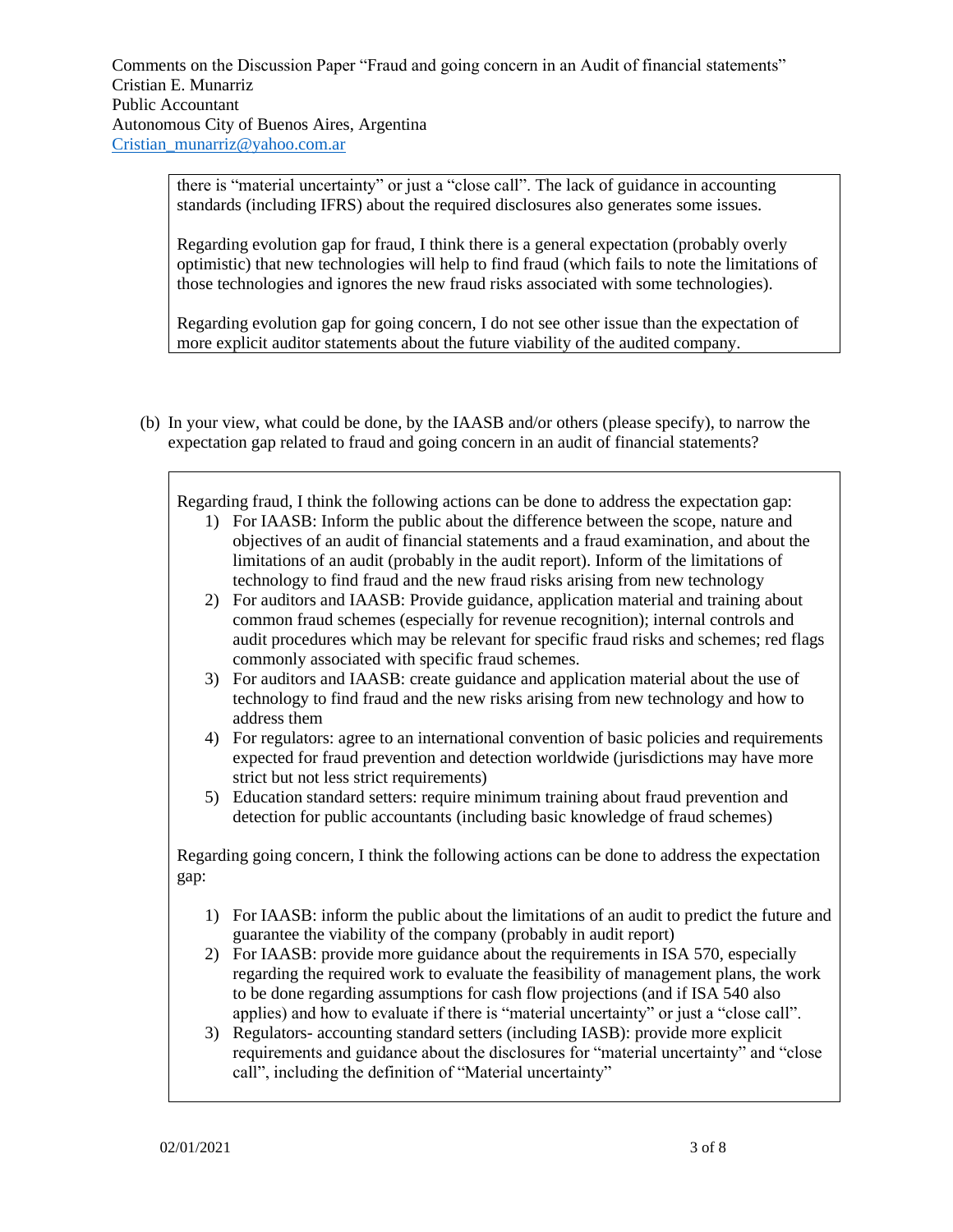2. This paper sets out the auditor's current requirements in relation to fraud in an audit of financial statements, and some of the issues and challenges that have been raised with respect to this (see Sections II and IV). In your view:

(a) Should the auditor have enhanced or more requirements with regard to fraud in an audit of financial statements? If yes, in what areas?

I think that the current requirements are robust, so little changes are needed (other than application guidance and education requirements about fraud). Regarding the specific proposals:

- 1) Expanding Auditor´s responsibilities: they should not be expanded as it would be out of the objective of an audit
- 2) Evaluate internal control for fraud prevention and detection: possible implementation should be considered at a jurisdiction level if demanded by the public (it would not be appropriate to require it for all PIE as, for example audit report over ICFR is not required for non-accelerated filers in the US, so the scope should be determined in each jurisdiction), and preferably implemented as a separate engagement with a separate report (even when auditors may perform both engagements at the same time). Otherwise, it would be extending the scope of the audit (especially if it includes fraud which is not related or immaterial to financial statements). In practice, requiring evaluation of IC for fraud prevention and detection relevant to the financial statements would not be very different to evaluation of IC relevant to financial reporting (i.e. SOX 404) as many controls address both fraud and error.
- 3) Use of forensic specialists: I think that a general requirement to use forensic specialist is not appropriate as availability of specialists is limited. Therefore, using them in all engagements (and even all PIE audits) would reduce the availability for riskier engagements where they may be really needed. I think the most appropriate approach would be to incorporate a specific requirement of considering if a forensic specialist is needed considering our knowledge of the entity, its internal control and its environment, and explaining why it is considered to be not necessary if some specific factors are met (for example, identification of specific fraud risk factors or red flags). It should be noted that the requirement should not be related to a "forensic specialist" but to a "fraud specialist" (as forensic is broader than fraud) and the concept of "fraud specialist" should be defined. Also the fraud specialist should have relevant knowledge to the fraud risks (for example, if there is a fraud risk related to IT, it would be appropriate that the fraud specialist have knowledge of IT fraud risks). Simply requiring "fraud specialist" without considering specific expertise would be as using an expert in the valuation of financial instruments for the audit of the valuation of property. The involvement of the fraud specialists should be determined by the engagement team (for example, if some specific red flags are found, the involvement may be limited to evaluate which fraud schemes may be present and designing specific audit procedures to address them).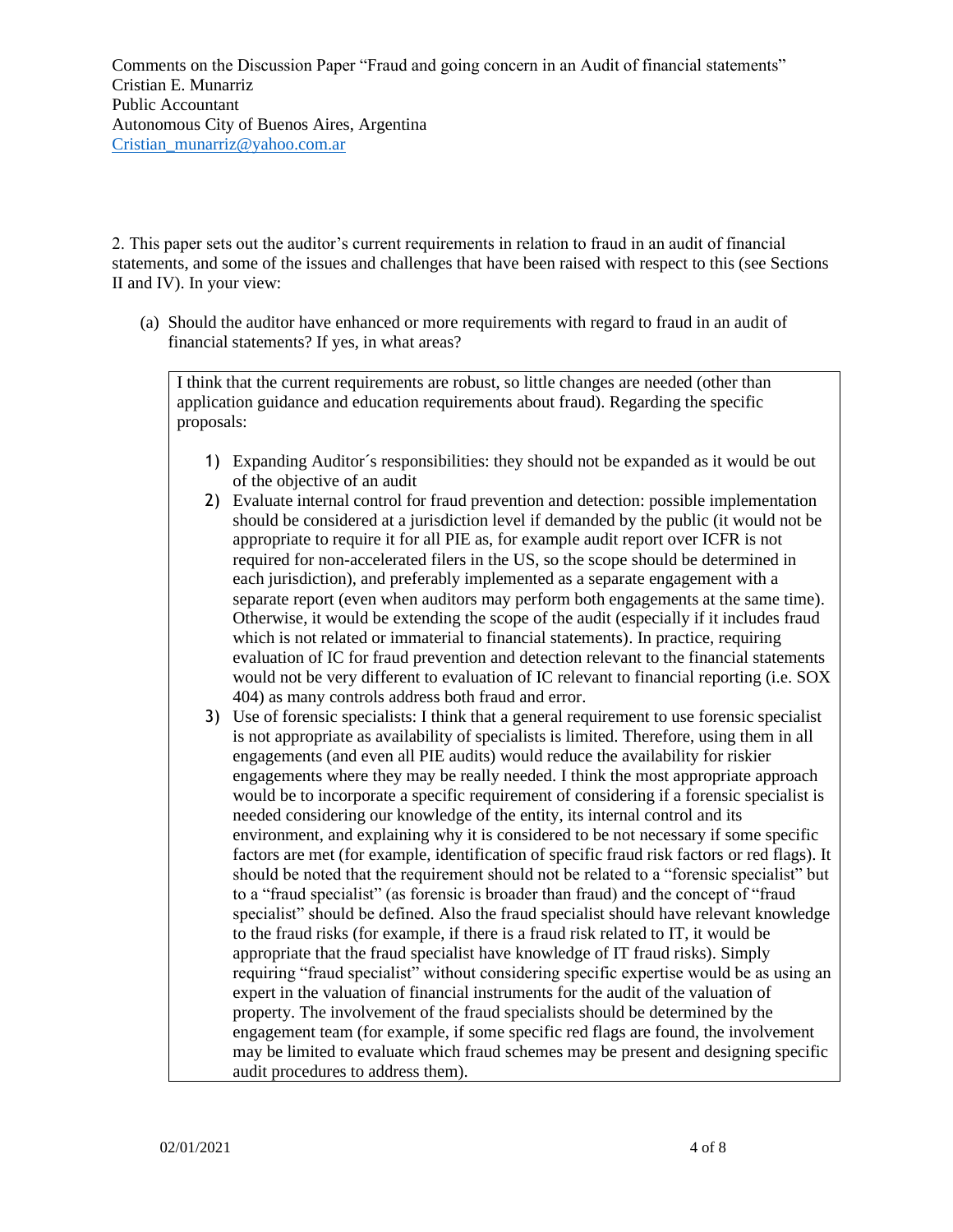- 4) Additional focus on non-material fraud: currently auditors are required to report to management about identified fraud, even if immaterial, and reporting to TCWG if considered to be relevant to their responsibilities (even if immaterial). The auditor is also explicitly required to consider in current ISAs that fraud may not be isolated occurrence. I think current requirements are appropriate and should not be expanded. Otherwise, the audit effort will be inefficiently wasted in misstatements that may not materially impact in the financial statements.
- 5) Third party fraud: current definition of "fraud" in the ISAs includes fraud perpetrated by third parties. Placing particular emphasis on third party fraud may create an unnecessary focus on fraud perpetrated by third parties, while diverting attention from internal fraud (which is more common, especially for fraudulent financial statements schemes). Requiring auditors to design procedures to detect third party fraud which is not material to financial statements may inappropriately expand the scope of an audit. Some third party fraud that may severely impact the entity (like cyber-attacks) may generally be included in the scope of ISA 250 as fraud is generally a illegal act, so the ISA 250 requirements may be applicable.
- 6) Enhanced quality control requirements: I think that the proposed requirements are reasonable and may be explicitly included in the ISAs.
- (b) Is there a need for enhanced procedures only for certain entities or in specific circumstances? If yes:
	- (i) For what types of entities or in what circumstances?
	- (ii) What enhancements are needed?
	- (iii) Should these changes be made within the ISAs or outside the scope of an audit (e.g., a different engagement)? Please explain your answer.

Refer to answers above.

- (c) Would requiring a "suspicious mindset" contribute to enhanced fraud identification when planning and performing the audit? Why or why not?
	- (i) Should the IAASB enhance the auditor's considerations around fraud to include a "suspicious mindset"? If yes, for all audits or only in some circumstances?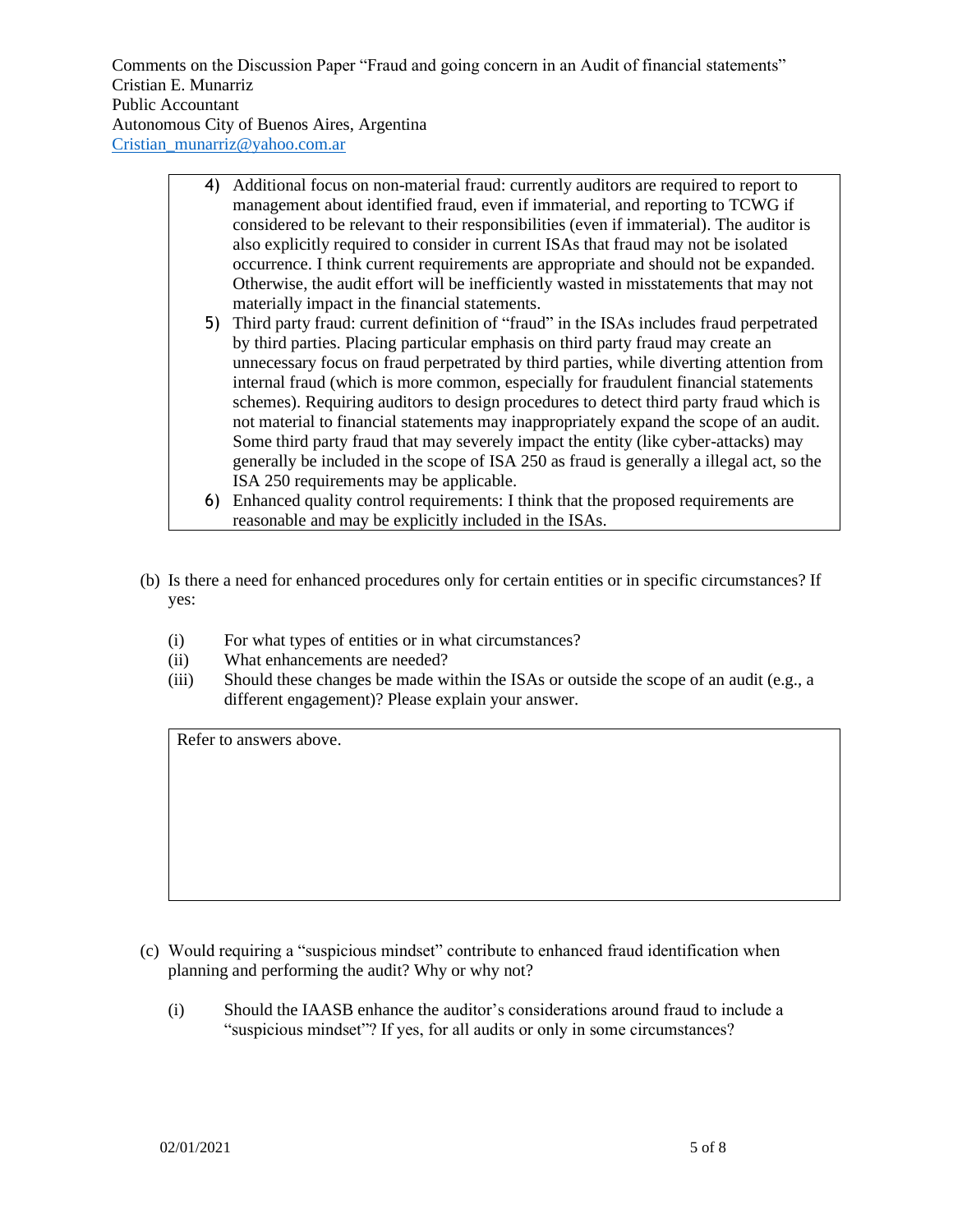I think a "suspicious mindset" would not be appropriate. Audits are different to fraud examinations because fraud examinations typically require the existence of "predication" as a precondition to start the engagement (according to ACFE Fraud Examiners Manual, predication "is the totality of circumstances that would lead a reasonable, professionally trained, and prudent individual to believe that a fraud has occurred, is occurring or will occur"). In an audit, it would be inefficient and impractical to have a "suspicious mindset" because it would give the idea of suspecting fraud where there are no indications of it. It would also create unnecessary friction with management. I think a correct application of professional skepticism would require to be further alert and inquisitive when red flags are found, while a more neutral attitude is applied when no red flags are found.

(d) Do you believe more transparency is needed about the auditor's work in relation to fraud in an audit of financial statements? If yes, what additional information is needed and how should this information be communicated (e.g. in communications with those charged with governance, in the auditor's report, etc.)?

I think that some additional information in the audit report (as mentioned in question 1.a) may be useful to address the expectation gap. I do not think that further communication with TCWG is necessary.

I strongly believe it would not be convenient to make detailed communications about the audit approach related to fraud risks as it may make it more predictable and therefore less effective.

3. This paper sets out the auditor's requirements in relation to going concern in an audit of financial statements, and some of the issues and challenges that have been raised with respect to this (see Sections III and IV). In your view:

(a) Should the auditor have enhanced or more requirements with regard to going concern in an audit of financial statements? If yes, in what areas?

I think that the requirements should not be expanded but clarified through additional application guidance, especially regarding the required work to evaluate the feasibility of management plans, the work to be done regarding assumptions for cash flow projections (and if ISA 540 also applies) and how to evaluate if there is "material uncertainty" or just a "close call".

I think that audit requirements should be based on accounting requirements for going concern, so coordination with IASB is necessary. Incorporating additional concepts of "resilience" would not be appropriate unless those concepts are incorporated in financial statements (otherwise it would be expanding the scope of the audit)

(b) Is there a need for enhanced procedures only for certain entities or in specific circumstances? If yes: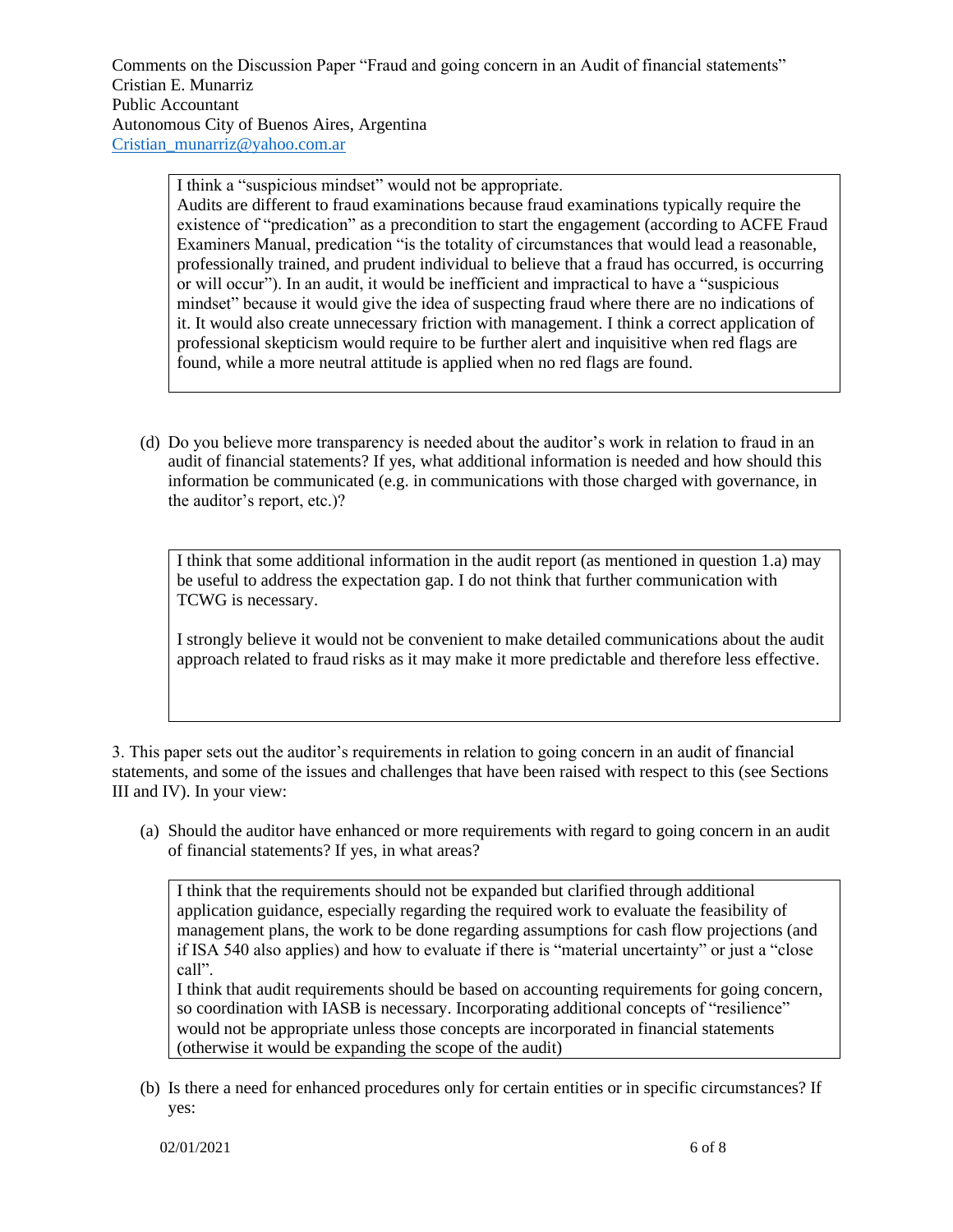- (i) For what types of entities or in what circumstances?
- (ii) What enhancements are needed?
- (iii) Should these changes be made within the ISAs or outside the scope of an audit (e.g., a different engagement)? Please explain your answer.

Refer to answers above. I think the requirements should be applied to all entities as part of the audit, within the ISAs.

- (c) Do you believe more transparency is needed:
	- (i) About the auditor's work in relation to going concern in an audit of financial statements? If yes, what additional information is needed and how should this information be communicated (e.g., in communications with those charged with governance, in the auditor's report, etc.)?
	- (ii) About going concern, outside of the auditor's work relating to going concern? If yes, what further information should be provided, and what action is required to put this into effect?

I think that some additional information in the audit report (as mentioned in question 1.a) may be useful to address the expectation gap. I do not think that further communication with TCWG is necessary.

When there is "material uncertainty" about going concern, currently ISA 570, paragraph A30, permits but not requires providing additional information about how the matter was addressed in the audit. Therefore, I think there is some inconsistency because:

- If there is a "close call" it would usually be considered a KAM, and therefore the auditor would have to explain how the matter was addressed in the audit
- If there is "material uncertainty", it cannot be reported as a KAM (even when conceptually it is), and it is optional to explain how the matter was addressed in the audit

I think it would be appropriate to require to explain how the material uncertainty was addressed in the audit in the "material uncertainty related to going concern" section of the report, unless it does not fall under the definition of KAM. It may be useful to include a rebuttable presumption that it is a KAM because in most, if not all, cases a material uncertainty related to going concern would fall under the definition of KAM.